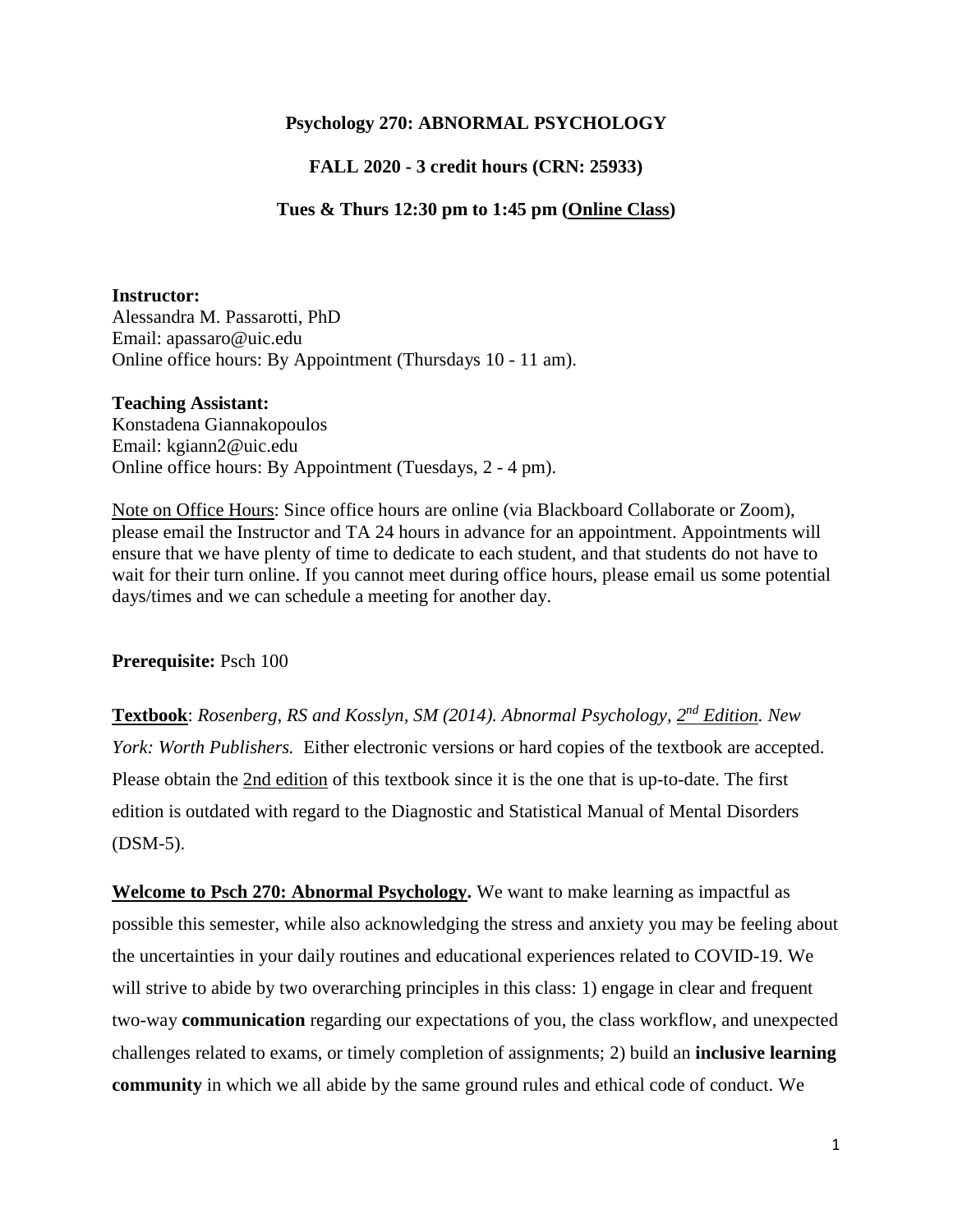look forward to connecting with you this semester. We will do our best to support your learning experience by listening to your needs and by conducting this course with compassion, empathy, and patience.

**Our Inclusive Learning Environment**. UIC values diversity and inclusion. We will do our best to make every student feel welcome, engaged, and respected for their opinions. Regardless of age, disability, ethnicity, race, gender, gender identity, sexual orientation, socioeconomic status, geographic background, religion, political ideology, language, or culture, we expect all members of this class to contribute to a respectful, welcoming, and inclusive environment for every other member of our class. If there are aspects of the instruction or design of this course that result in barriers to your inclusion, engagement, accurate assessment or achievement, please notify the Instructor as soon as possible.

**Course Description.** This online course will provide the students with the foundations of Abnormal Psychology (Psychopathology), the science of studying mental disorders, their causes, symptoms and treatment. Students will learn about the symptoms, clinical assessment, potential causes, and treatments of many psychological disorders, including depression, anxiety disorders, phobias, psychosis, schizophrenia, and personality disorders. Students will be encouraged to use critical thinking in relation to clinical, social and research issues in Psychopathology. Psychiatric disorders (etiology, symptoms, and scientific classifications) will be discussed based on a neuropsycho-social theoretical framework, as well as the Diagnostic and Statistical Manual of Mental Disorders (DSM; currently DSM-5).

**"Asynchronous" Lecture Format.** As per University guidelines for large classes, weekly lectures are available on Blackboard weekly, as **pre-recorded lectures** (i.e., asynchronous lectures). You will find them every week under "Weekly Content". Lectures will cover the Instructor's lectures notes, case studies, class activities and educational videos. In addition, the Instructor and TA will use Blackboard Collaborate for bi-weekly "Live Class Discussions", on Thursdays from 12:30 pm to 1:30 pm (see syllabus about the schedule; please note that changes may apply).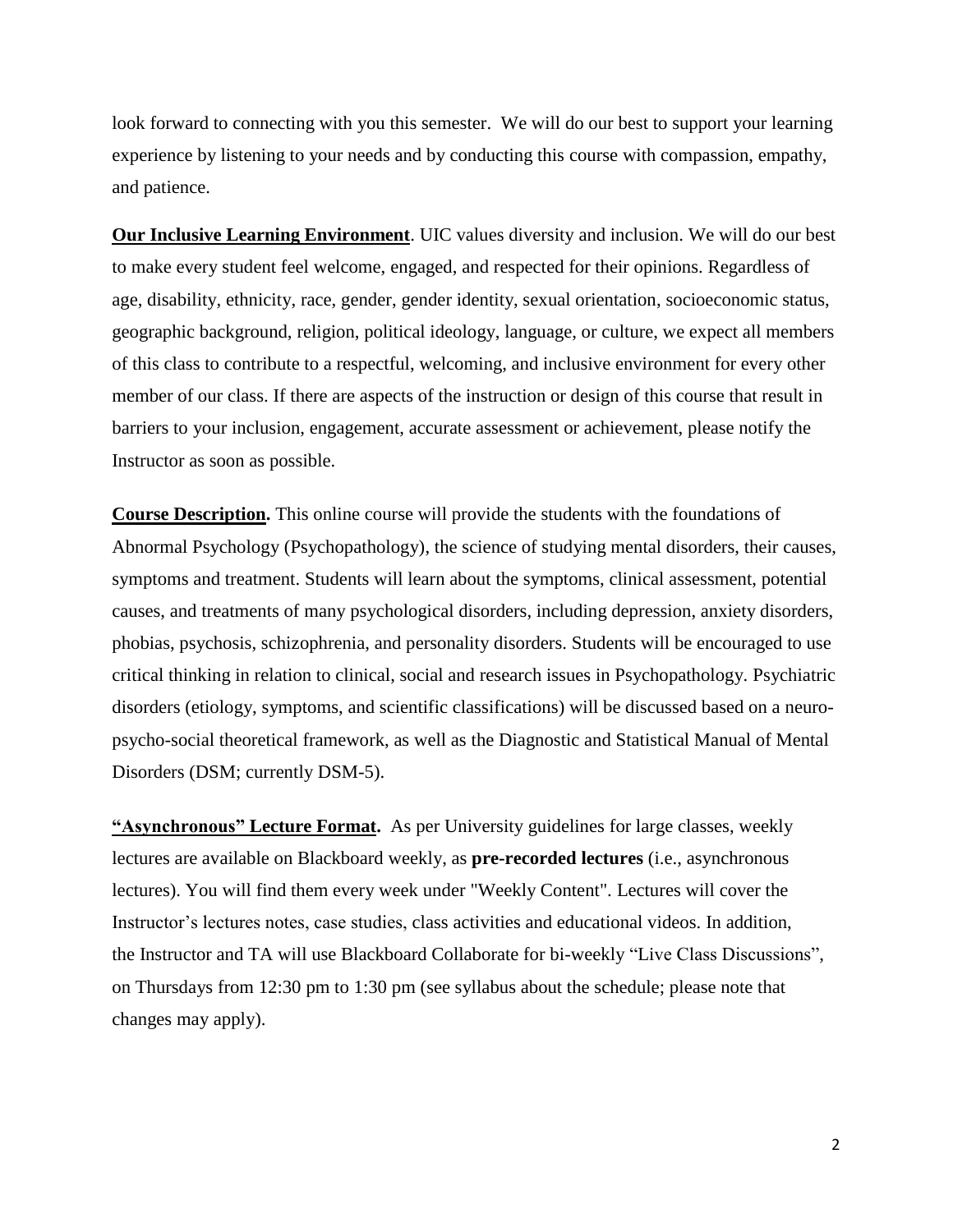**Live Class Discussions (Bi-weekly, Thur 12:30 to 1:30 pm)**. These live online meetings are meant to provide a relaxed and welcoming environment for students, Instructor and TAs to interact and talk. They will give everybody an opportunity for questions and comments, to discuss mental wellness/illness issues, clinical cases, educational videos, and participate in class activities. The meetings are not mandatory, however students are greatly encouraged to participate so that they may feel more engaged with the class, which in turn will help their learning. If you have any suggestions on topics or activities for the class discussions please email the Instructor and we will try our best to accomodate. **To join the live class discussions please go to uic.blackboard.com and sign in. Then open the class folder in Blackboard, and click on "Collaborate". You will be prompted to join the session**.

NOTE: We may be recording the live class sessions for students who are unable to attend synchronously. The recording feature for others is disabled so that no one else will be able to record this session. The recorded class sessions will be posted on Blackboard Collaborate under "Recordings", unless otherwise notified. If you have privacy concerns and do not wish to appear in the recording, turn OFF your video and notify the Instructor in writing (via email) asap and prior to the next class session. If you would like to ask a question, you may do so privately through the chat feature by addressing your question to the Instructor or the TA only (and not to "everyone"), or you may contact us by email. If you have questions or concerns about this video recording policy, please contact the Instructor before the end of the first week of class.

**E-mail Communications.** E-mail is the best way to reach us! Please email us with any questions or concerns you may have about the course and study materials. *Prompt communication is a smart strategy to ensure that we can help you effectively*! When you contact us by email please include "psch 270" in the subject line. When emailing about scheduling a meeting with the Instructor or the TA, please include specific times that work for you in your initial email. We will check emails during weekdays, M - F (9 am to 5 pm) and will return your email within 24 -48 hours.

**Communicating in Online Classes**. We understand that it is much easier to talk and ask questions during a face-to-face class than during an online class. However, we are trying to recreate the in-person class interactions as much as possible. Please do not feel intimidated, your questions and comments are always very welcome! The Instructor will often ask if there are any questions and leave some time for students to ask them. Please use your microphone as much as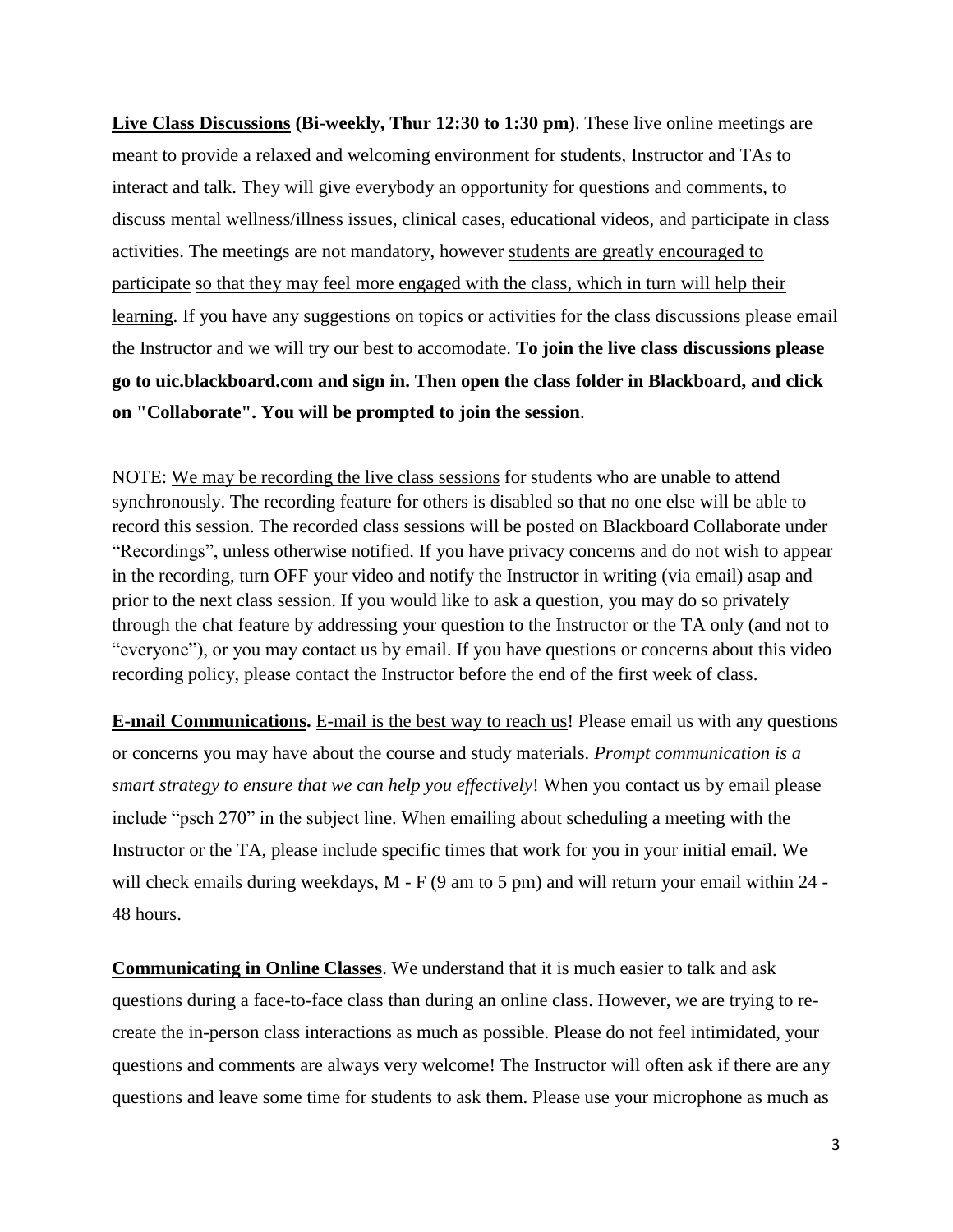possible for questions. The instructor will also answer the Blackboard chat messages during times set aside for this purpose. Note: Because we will address sensitive and complex mental health and socio-cultural issues, students are expected to be respectful and considerate toward others while asking/answering questions or making comments, and will be asked to keep an open mind about different cultural aspects, different points of views and opinions. Actions, text messages and talks that are disrespectful to students or the Instructor, and that disrupt the classroom will not be tolerated, and will be reported to the appropriate UIC officials.

**Blackboard.** Our Blackboard course site ([\(http://blackboard.uic.edu\)](http://blackboard.uic.edu/) has been organized to facilitate both access to course materials and to a broad array of UIC campus resources and community information such as advising support, online events, health and wellness tools, etc. The information is provided at the university, college, and department/course levels to help you more efficiently navigate to the resources and tools you need to be successful in your courses this semester. Students are expected to log into the course site regularly to learn about any developments related to the course as well as to upload assignments and communicate with classmates. For all technical questions about Blackboard, email ACCC Learning Technology Solutions at [LTS@uic.edu.](mailto:LTS@uic.edu)

Please check these important Blackboard folders on the Main Menu page:

- **Syllabus.** A very detailed class syllabus includes course requirements, assignments and grading policies, as well as the weekly schedule and topics. Please read the syllabus carefully and let us know if you have any questions.
- **Getting Started.** This folder contains general information about Blackboard, technical requirements, general UIC resources, online etiquette guidelines, and getting started.
- **About this Course.** This folder contains information about the Course content and organization, the course learning objectives, the Instructor and TAs.
- **Class Announcements.** Please check Class Announcements regularly, in order to be upto-date with all the important information for the class.
- **Weekly Content Folder.** Lecture notes, assignment instructions, and class materials are posted on Blackboard every week, under the folder "Weekly Content" (weeks 1-15).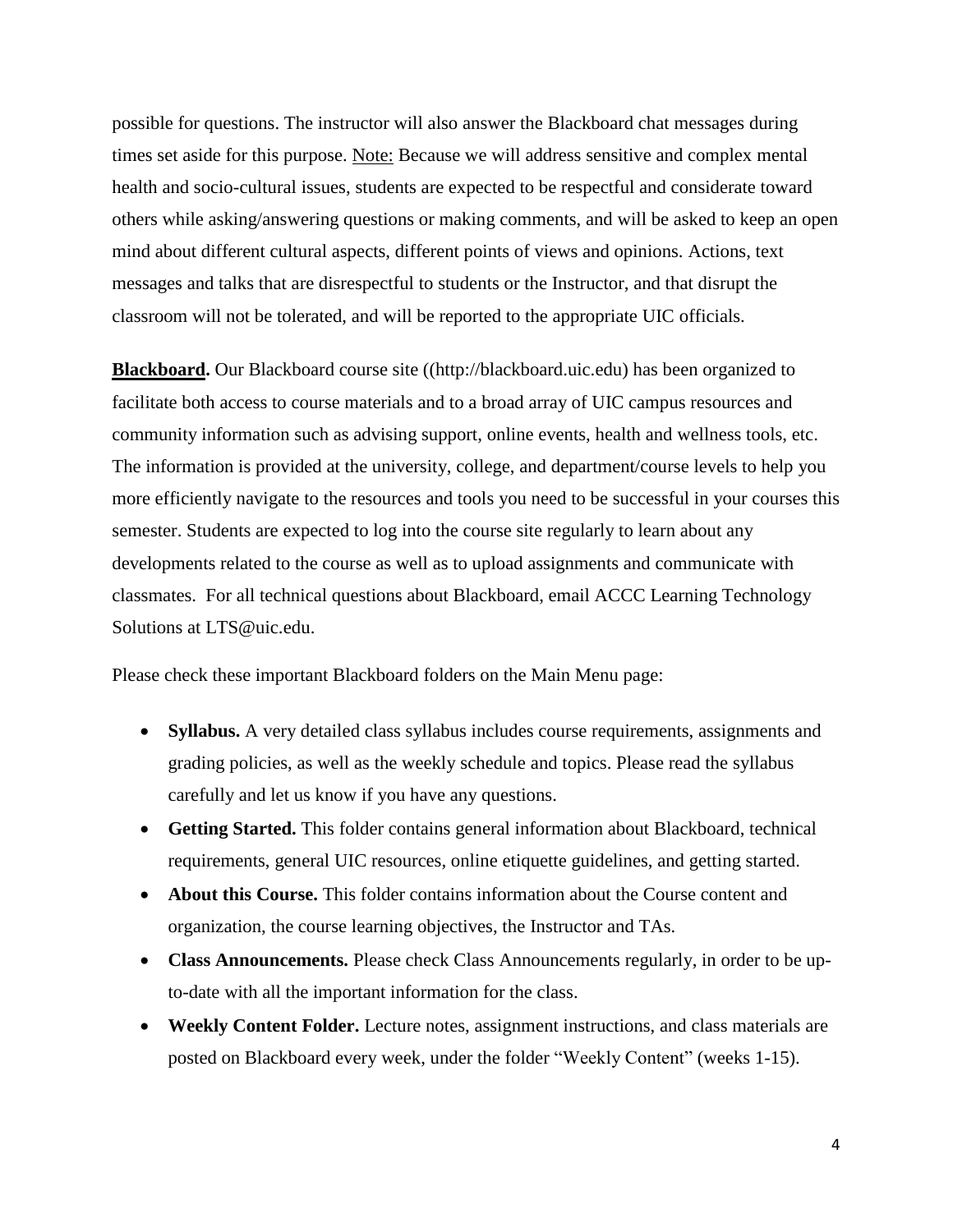Please check this folder at the beginning of each week to know what you need to work on for that week!

- **Discussion Forum.** A Discussion Forum with a new topic question posted bi-weekly (or as needed), will be a useful tool to engage students in guided class discussions. The forum is also a chance for students to get to know each other better and share ideas. Most of the discussion forum questions are not graded. However, a few will be graded (see syllabus), or may be part of an extra-credit opportunity. Students will be informed in advance when this is the case. An explanation of how the Discussion Forum works is provided on Blackboard, under Weekly Content - week 1.
- Additional folders will be created for **Exams and Assignments**, Study Guides, Final Paper instructions, etc.

## **COURSE REQUIREMENTS AND GRADES**

The final grade will be obtained from scores on three exams, one final paper, four graded discussion forum questions, and extra-credit opportunities. After you receive your scores and our feedback on various assignments and exams, please reach out to the TAs and Instructor if you have questions or want to receive more feedback or advice on future assignments.

**THREE EXAMS**. Three non-cumulative exams will have a multiple choice and short essay format, and will be administered online through Blackboard. Each exam will cover lecture contents, book chapters, readings, selected videos and case studies. Study Guides and practice questions will be posted before each exam. **Unless otherwise noted, the exams need to be completed within 3 hours after they are posted on Blackboard** (within 6 hours for students with a Letter of Accomodation). Please note that any evidence of plagiarism will result in a score of zero.

Make-up Exams. Make-up exams with no penalties will be granted only in case of family or personal emergencies, illness, catastrophes or valid events, that will need to be documented (e.g., doctor's note; a relative's death certificate; religious holiday). The student needs to contact the Instructor and TA, either before the exam or within 24 hours from the missed exam date in order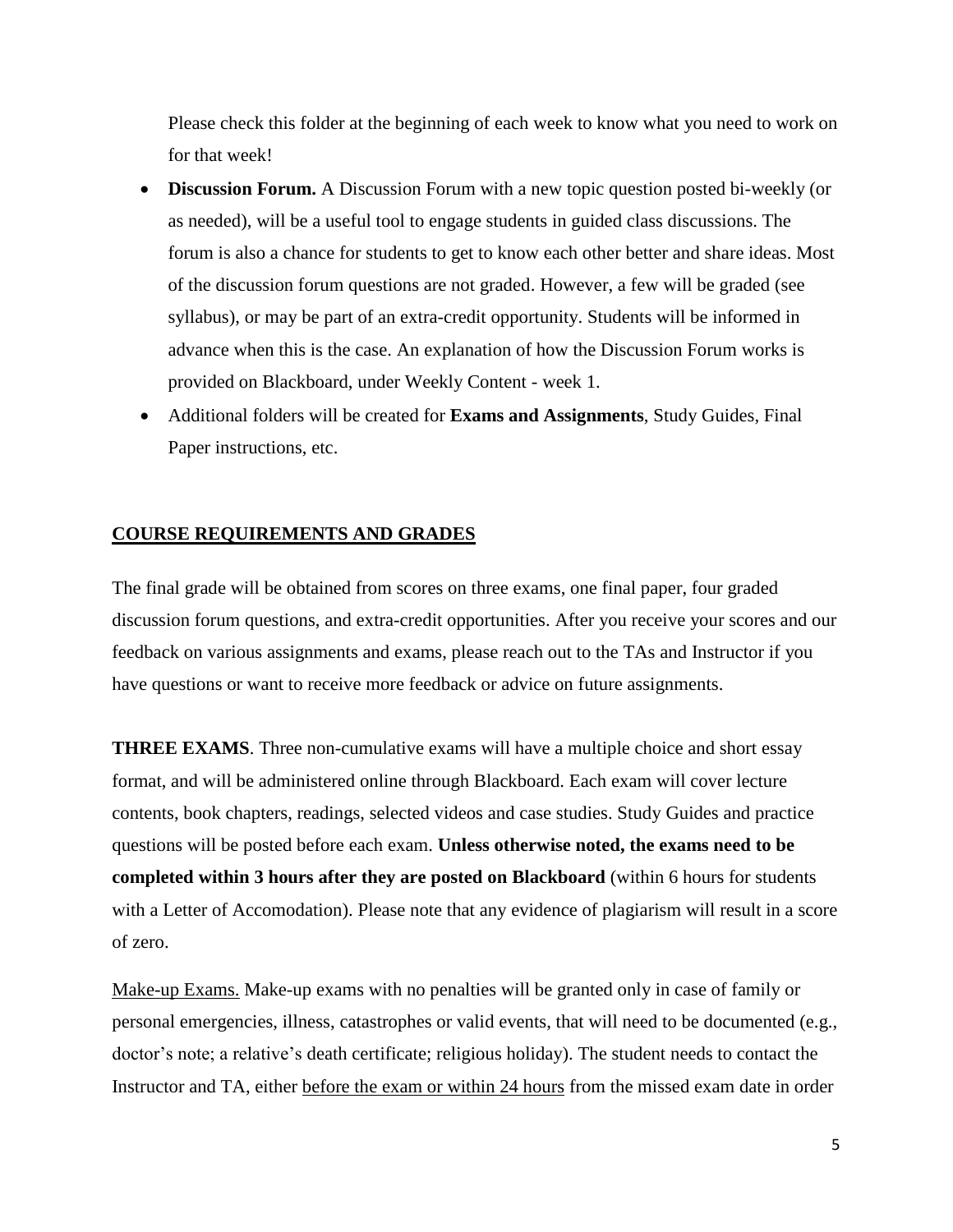to be able to take a make-up exam. If a student misses an exam but cannot provide any documentation on their emergency, they can take the exam within 2 days from the exam date, with a 20% penalty for every late day. Remember that prompt communication via email is key for us to be able to help you with your challenges!

**FINAL PAPER.** A 4-page double-spaced **final paper** on a case study from the textbook is due **by 11/17 Midnight**. Final Paper instructions will be explained in class and posted on Blackboard. Off-topic papers will receive 0 points. Points will be taken away if the paper is less than 4 pages. Please make sure you summarize concepts and details in your own words and cite any sources that you use, in order to avoid any issue of plagiarism. The paper must be uploaded on Blackboard and will automatically undergo SafeAssign check for plagiarism. If you have problems uploading your paper onto Blackboard, please email the paper to the TA by the deadline, and then the TA will help you upload your paper correctly.

**Policy on late papers**. Late papers will be accepted but 10% of the points will be deducted for each day past the deadline. For example, if a paper is turned in 3 days late a 30% penalty will be applied on the paper grade. Both week and weekend days count as late days. Late assignments may not have a penalty in case of personal/family emergencies or catastrophes or for valid events (e.g., religious holidays) that will need to be documented. The student needs to contact the Instructor and TA within 24 hours from the missed deadline in order to avoid the penalty in these circumstances.

**DISCUSSION FORUM.** Four discussion forum questions will be graded (see syllabus for schedule), and some other questions may be part of an extra-credit opportunity. Students will be informed in advance when this is the case.

**EXTRA-CREDIT OPPORTUNITIES**. A few extra-credit opportunities will be announced and posted on Blackboard, during the semester, and are open to any student who is interested.

**EXTRA-CREDIT PAPER**. An **Extra-credit Paper** (1 ½ page long) is **due by 12/1**, midnight. This paper needs to be turned in by the deadline to receive credit. No late work is accepted.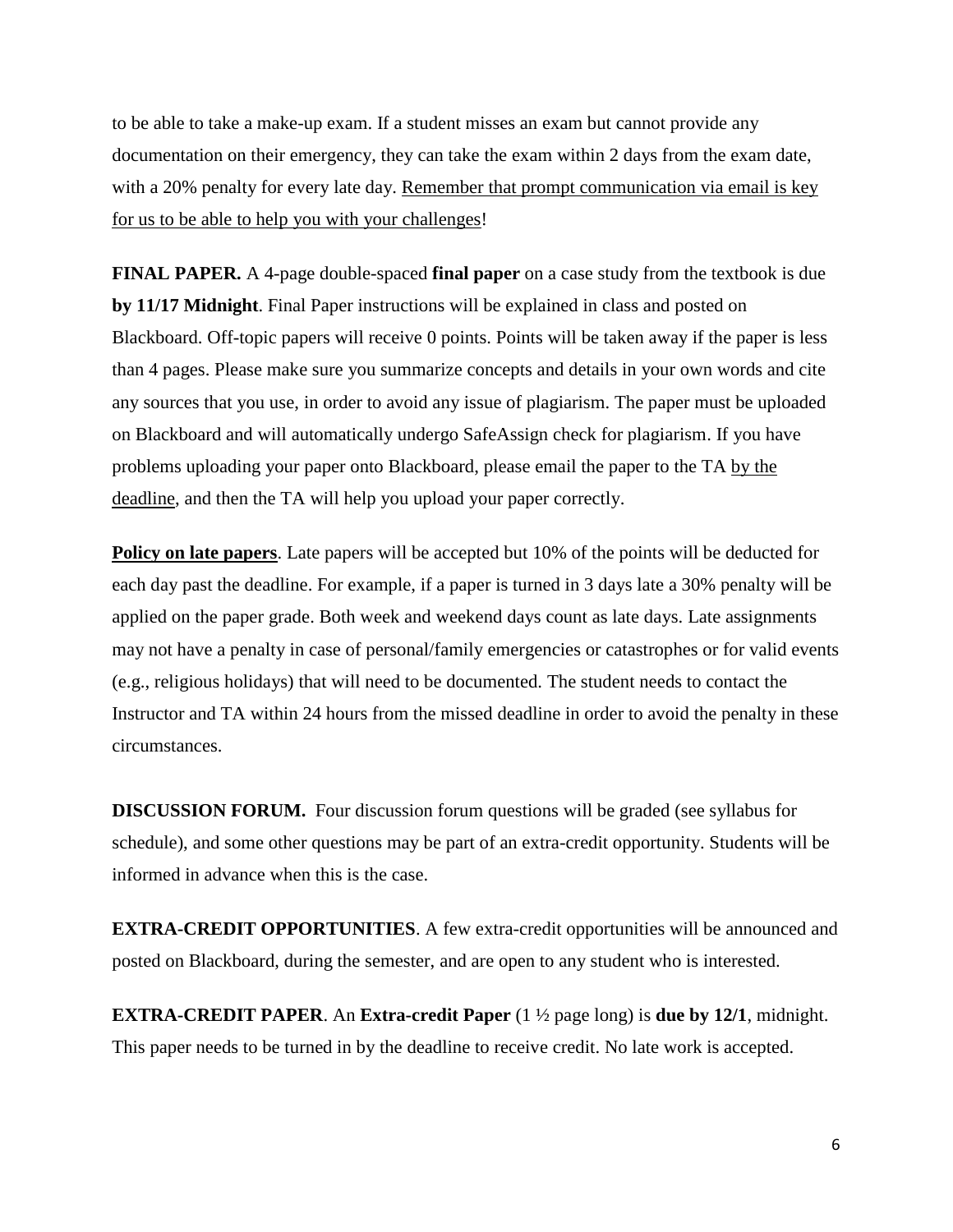| <b>Course Requirements</b>                                  | <b>Points</b> | <b>Grade Percent</b> |
|-------------------------------------------------------------|---------------|----------------------|
| Exam 1                                                      | 90            | 25%                  |
| Exam 2                                                      | 90            | 25%                  |
| Exam 3                                                      | 100           | 28%                  |
| <b>Final Paper Assignment</b>                               | 50            | 16 %                 |
| Discussion Forum - 4<br>graded short essays (5 pts<br>each) | 20            | 6%                   |
| <b>Total</b>                                                | 350           | 100%                 |

**GRADING POLICY:** Final grades will be determined by total points as follows:

| Grade            | Points      |
|------------------|-------------|
| A: 90 to 100%    | $315 - 350$ |
| B: 80 to 89%     | $280 - 314$ |
| $C: 70$ to $79%$ | $245 - 279$ |
| D: 60 to 69%     | $210 - 244$ |
| $F: 0$ to 59%    | $0 - 209$   |
| $F: 0$ to 59%    | $0 - 209$   |

**All points obtained from exams and assignments, as well as extra credit points, are added up, as a simple addition, to obtain the final grade**. Extra credit points are added to the total score (for instance, if a student has a total score of 310 from exams and assignments, and has also collected 15 extra-credit points, their total score is 325/350, which would result in an A). Regarding the final grade, if a final sum of points is at least .5 away from the next higher raw point, it will be rounded up to the next higher point (e.g., 330.5 will be rounded up to 331).

**Note on the "Incomplete" option**: **Following departmental guidelines, Incompletes are granted only for a documented personal or family emergency towards the end of the semester, that prevent a student from attending class and completing the last few assignments**. Incompletes are not given to students who have failed to regularly turn in their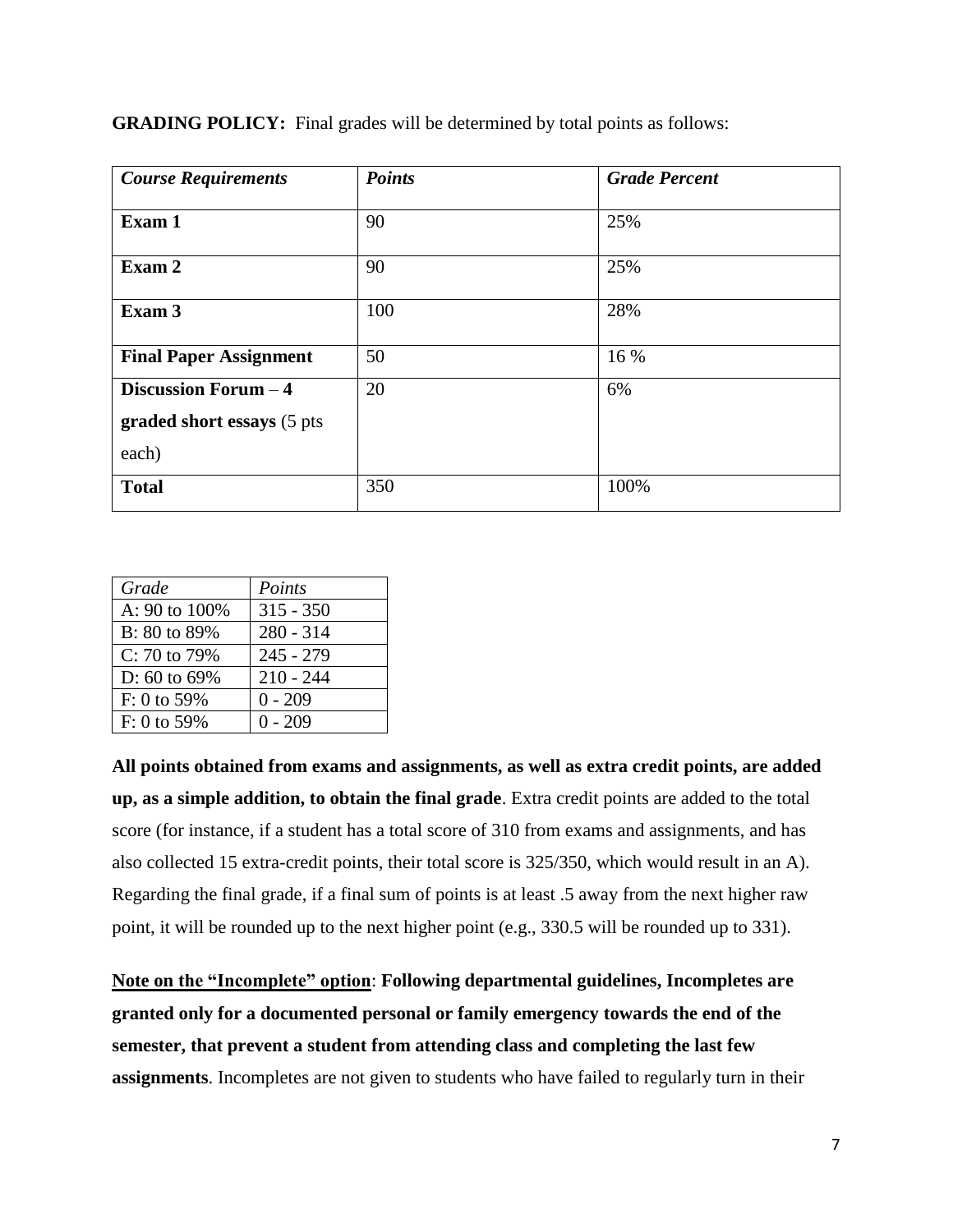work from the beginning of classes, or throughout the semester. Incompletes are granted as a result of a prompt and comprehensive conversation with the Instructor, and are never given on a very short notice or at the last moment. The student needs to discuss their emergency with the Instructor asap, and at least a week before the end of the classes, to agree on a plan for finishing their assignments in a timely fashion. Failure to communicate promptly with the Instructor will result in the Instructor not granting an Incomplete.

**Disability Services Notification.** Students who have a **letter of accommodation** (LOA) should email the Instructor by the end of the first week, and provide a pdf of the letter, so that we can start planning on the best way to help. UIC is committed to full inclusion and participation of people with disabilities in all aspects of university life. Students who face or anticipate disabilityrelated barriers while at UIC should connect with the **Disability Resource Center (DRC) at [drc@uic.edu,](mailto:drc@uic.edu) or at (312) 413-2183 (voice) or (312) 413- 0123 (TDD**) to create a plan for reasonable accommodations. In order to receive accommodations, students must disclose disability to the DRC, complete an interactive registration process with the DRC, and provide their course instructor with a Letter of Accommodation (LOA). Course instructors in receipt of an LOA will work with the student and the DRC to implement approved accommodations [http://www.uic.edu/depts/oar/campus\\_policies/disability\\_notification.html.](http://www.uic.edu/depts/oar/campus_policies/disability_notification.html)

**Holidays and Religious Days of Special Observance**. Please let us know if you need to miss class or need to reschedule and exam due to a religious holiday. See [https://oae.uic.edu/religious](https://oae.uic.edu/religious-calendar/)[calendar/.](https://oae.uic.edu/religious-calendar/)

**Our UIC Community Agreement.** By submitting your assignments for grading you acknowledge these terms, you declare that your work is solely your own, and you promise that, unless authorized by the instructor or proctor, you have not communicated with anyone in any way during an exam or other online assessment. Let's embrace what it means to be a UIC community member and together be committed to the values of integrity. Let us commit to upholding a class "**Honor Code**" in which we trust one another and engage only in behaviors that reflect our community standards of academic integrity.

**Academic Integrity, Cheating or Plagiarism - Student Community Standards.** UIC is an academic community committed to providing an environment in which research, learning, and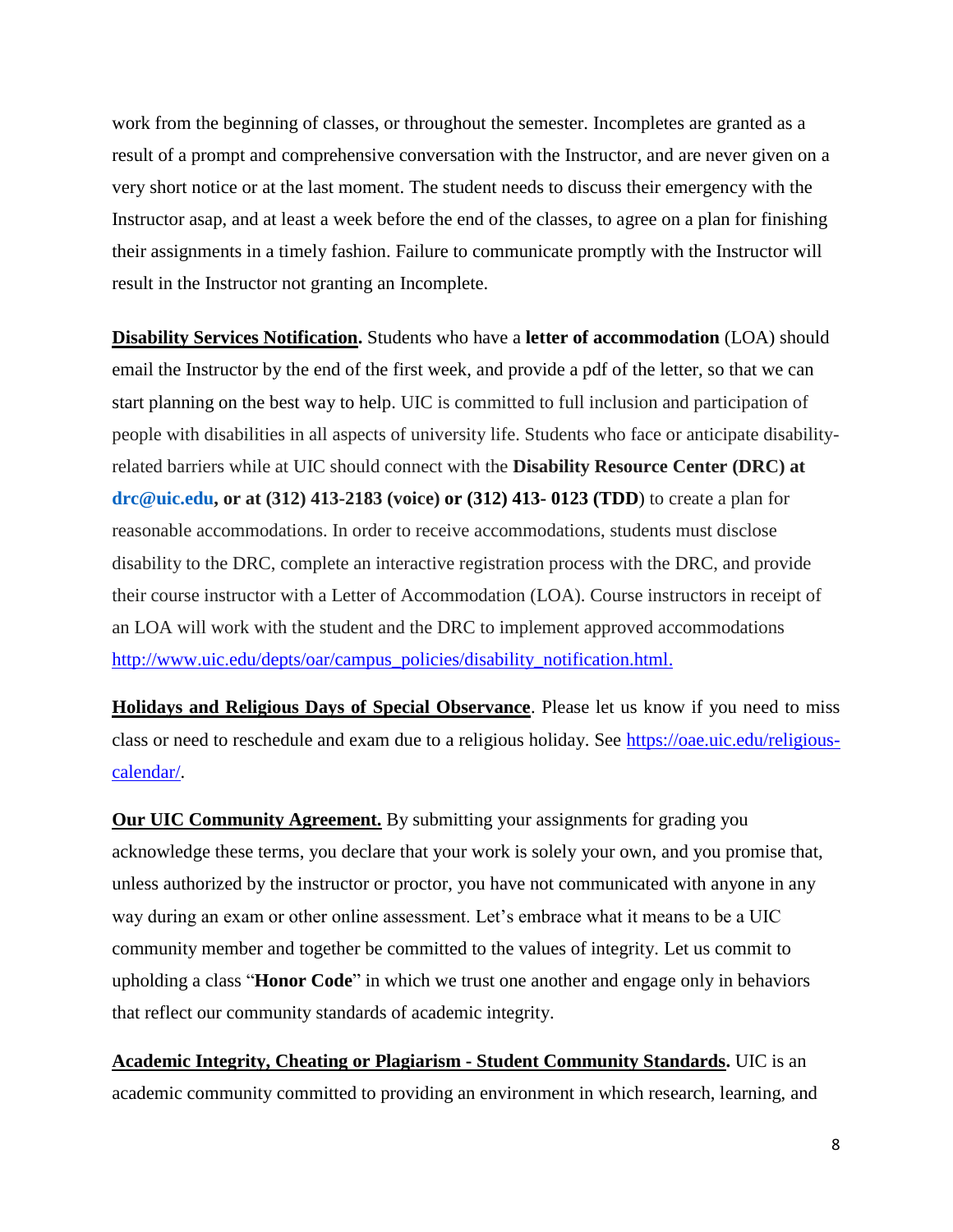scholarship can flourish and in which all endeavors are guided by academic and professional integrity. In this community, all members including faculty, administrators, staff, and students alike share the responsibility to uphold the highest standards of academic honesty and quality of academic work so that such a collegial and productive environment exists. As a student and member of the UIC community, you are expected to adhere to the [Community Standards](https://dos.uic.edu/community-standards/) of integrity, accountability, and respect in all of your academic endeavors. When [accusations of](https://dos.uic.edu/community-standards/academic-integrity/)  [academic dishonesty](https://dos.uic.edu/community-standards/academic-integrity/) occur, the Office of the Dean of Students investigates and adjudicates suspected violations of this student code. Unacceptable behavior includes cheating, unauthorized collaboration, fabrication or falsification, plagiarism, multiple submissions without instructor permission, using unauthorized study aids, coercion regarding grading or evaluation of coursework, and facilitating academic misconduct. What is plagiarism? A student who submits a paper (or parts of a paper) that they or others wrote for other classes, or a paper which in whole or part has been written by someone else, or which contains passages quoted or is paraphrased from another's work without acknowledgement (quotation marks, citation, etc.) is committing plagiarism. Maintain your integrity when completing assignments. To avoid plagiarism, summarize content and concepts in your own words, and cite all the sources you use! If you are unsure about what constitutes plagiarism ask the Instructor and TA, and they will help you. Students who plagiarize work may be subject to various disciplinary actions, including a failing grade on a particular assignment, failure of the entire course, and possible expulsion from the university. Please refer to the UIC Student Handbook [\(https://dos.uic.edu/wp](https://dos.uic.edu/wp-content/uploads/sites/262/2019/01/FINAL-VERSION-2019.pdf)[content/uploads/sites/262/2019/01/FINAL-VERSION-2019.pdf\)](https://dos.uic.edu/wp-content/uploads/sites/262/2019/01/FINAL-VERSION-2019.pdf) and the Student Disciplinary Policy [\(https://dos.uic.edu/wp-content/uploads/sites/262/2020/01/DOS\\_Student-Disciplinary-](https://dos.uic.edu/wp-content/uploads/sites/262/2020/01/DOS_Student-Disciplinary-Policy-2020.pdf)[Policy-2020.pdf\)](https://dos.uic.edu/wp-content/uploads/sites/262/2020/01/DOS_Student-Disciplinary-Policy-2020.pdf) for specific rules regarding these matters./.5wshgq

**Respect for Copyright**. Please protect the integrity of all course materials and content. By enrolling in this course, you agree to honor this request. Be mindful of the hard work and time that instructors and TAs put into creating course materials such as exam and quiz questions, worksheets, lecture videos, and reading materials. Please do not upload course materials not created by you onto third-party websites or share content with anyone who is not enrolled in our course. I am grateful for your cooperation in honoring this important request.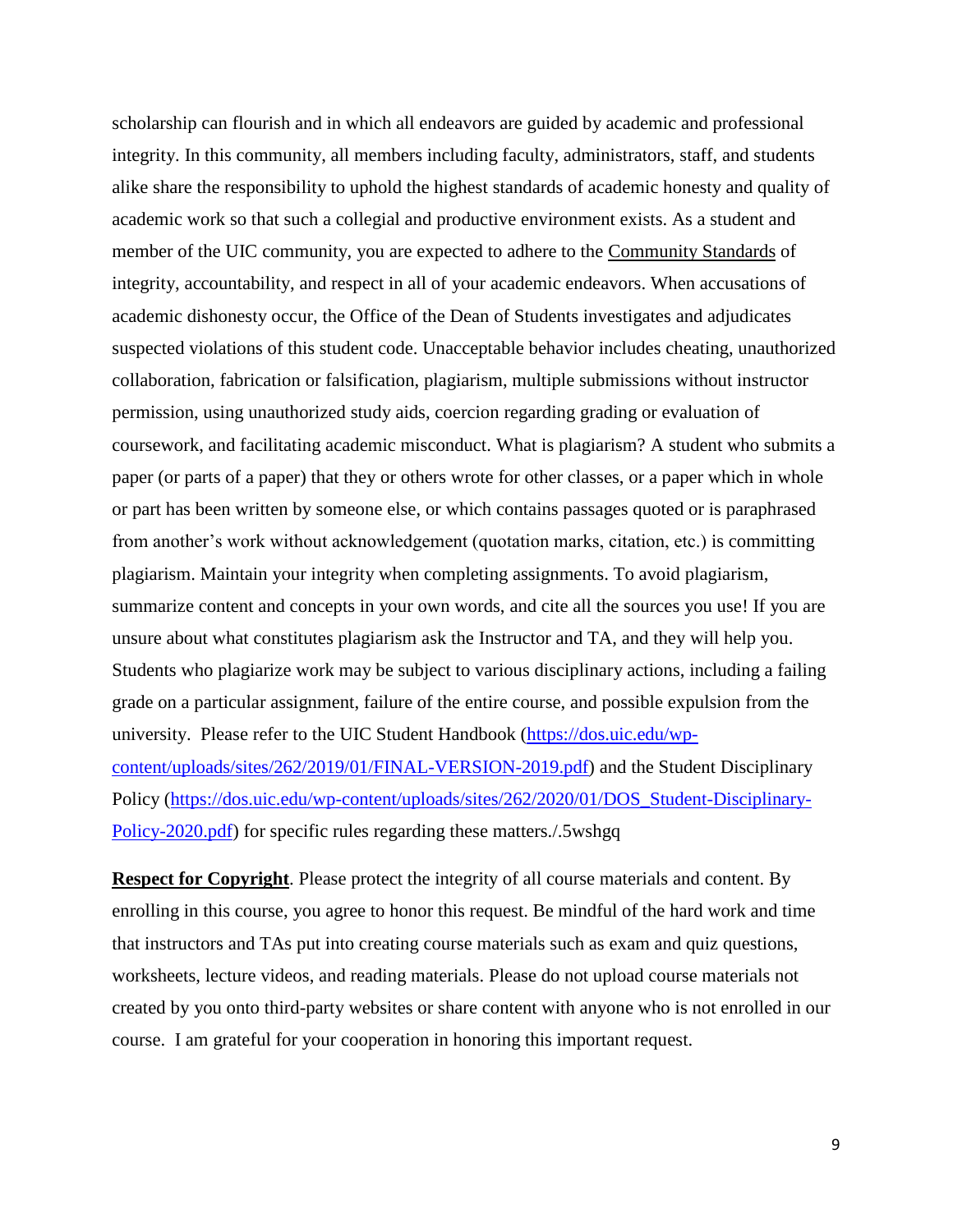**Electronics Use Policy.** Please turn off your cell phone or set it to vibration during the online class. During class please mute your microphone until you are ready to talk and be respectful when others take their turn talking with their microphone. Loud noises, music or phone ringing during class are not respectful towards others. Students who disrupt class with improper behaviors or excessive use of electronic devices may lose 10 points on their final grade.

# **Fall 2020 Course Schedule**

*Note: this course schedule may be revised as needed. All revisions will be posted on Blackboard in a timely fashion.*

| <b>Week</b>             | Day          | <b>Date</b> | <b>Topic</b>                                                                                                                                                                | <b>Chapters</b> |
|-------------------------|--------------|-------------|-----------------------------------------------------------------------------------------------------------------------------------------------------------------------------|-----------------|
| $\mathbf 1$             | T            | 8/25        | Syllabus and Course Introduction<br>Live Class (12:30 pm): Syllabus and<br><b>Course Introduction</b><br>What is mental illness? Scientific and<br><b>Cultural Accounts</b> | Ch <sub>1</sub> |
|                         | R            | 8/27        | What is mental illness? Scientific and<br><b>Cultural Accounts</b><br><b>Discussion Forum: Introductions</b>                                                                | Ch <sub>1</sub> |
| $\boldsymbol{2}$        | $\top$       | 9/1         | The Neuro-psycho-social Approach                                                                                                                                            | Ch <sub>2</sub> |
|                         | $\mathsf{R}$ | 9/3         | The Neuro-psycho-social Approach<br><b>Graded Discussion Forum</b>                                                                                                          | Ch <sub>2</sub> |
| $\mathbf{3}$            | $\mathsf{T}$ | 9/8         | Clinical Diagnosis and Assessment, DSM 5                                                                                                                                    | Ch <sub>3</sub> |
|                         | R            | 9/10        | Clinical Diagnosis and Assessment, DSM 5<br>Live Class Discussion (12:30 pm)                                                                                                | Ch <sub>3</sub> |
| $\overline{\mathbf{4}}$ | $\mathsf{T}$ | 9/15        | Mood Disorders: Depression                                                                                                                                                  | Ch <sub>5</sub> |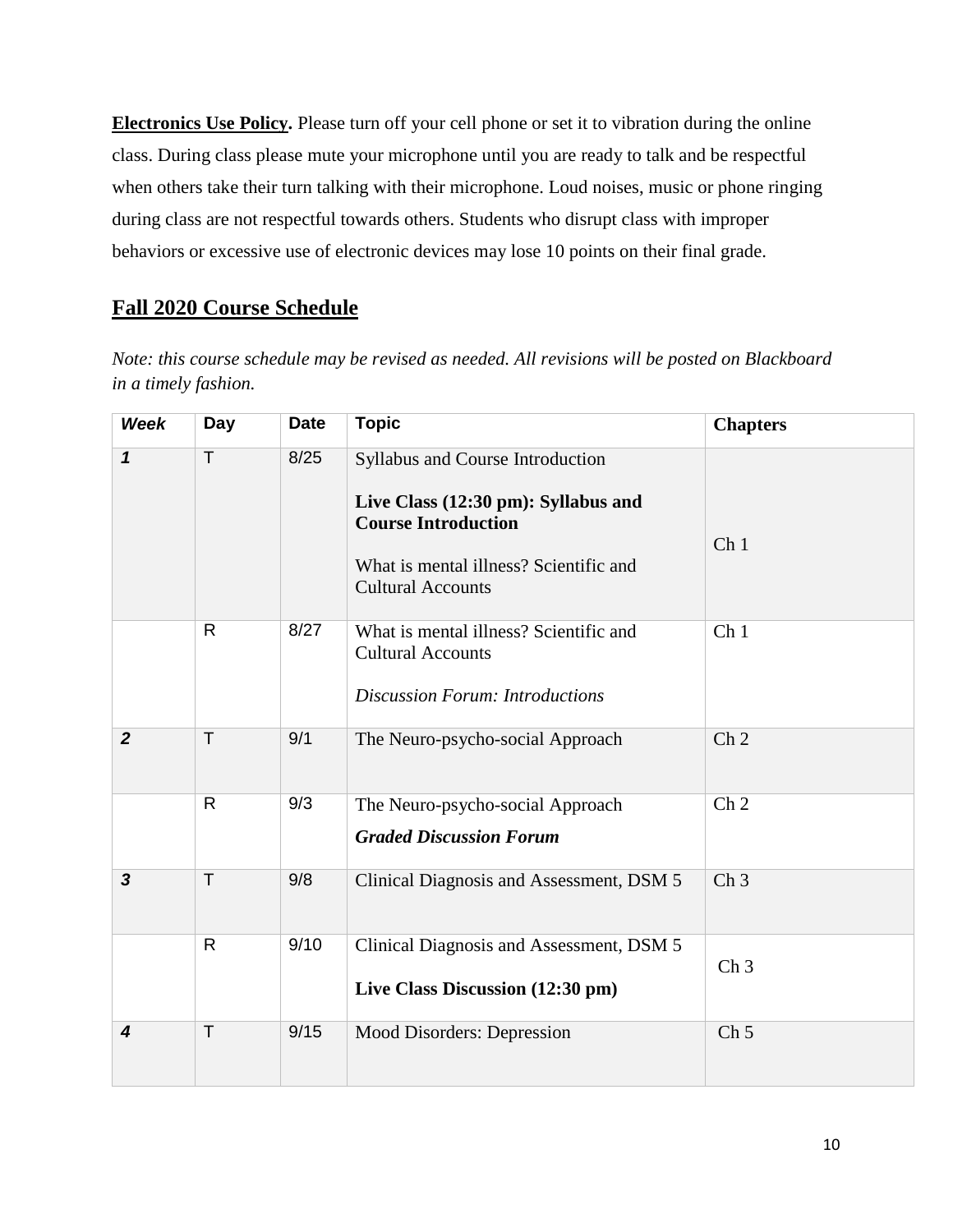|                  | $\mathsf{R}$ | 9/17  | Mood Disorders: Bipolar Disorder<br><b>Graded Discussion Forum</b>                                | Ch <sub>5</sub> |
|------------------|--------------|-------|---------------------------------------------------------------------------------------------------|-----------------|
|                  |              |       |                                                                                                   |                 |
| $\sqrt{5}$       | $\top$       | 9/22  | <b>Mood Disorders: Treatments</b>                                                                 | Ch <sub>5</sub> |
|                  | $\mathsf{R}$ | 9/24  | Mood disorders: Suicide Prevention<br>Live Class Discussion (12:30 pm)                            | Ch <sub>5</sub> |
| 6                | T            | 9/29  | <b>Anxiety Disorders</b>                                                                          | Ch <sub>6</sub> |
|                  | $\mathsf{R}$ | 10/1  | <b>Anxiety Disorders</b><br><b>Discussion Forum</b>                                               | Ch 6            |
| $\overline{7}$   | T            | 10/6  | EXAM 1 (Chapters: $1, 2, 3, 5$ )                                                                  |                 |
|                  | $\mathsf{R}$ | 10/8  | Obsessive Compulsive-related and Trauma-<br>related Disorders<br>Live Class Discussion (12:30 pm) | Ch <sub>7</sub> |
| 8                | T            | 10/13 | Schizophrenia                                                                                     | Ch 12           |
|                  | $\mathsf{R}$ | 10/15 | Schizophrenia<br><b>Graded Discussion Forum</b>                                                   | Ch 12           |
| $\boldsymbol{9}$ | $\mathsf{T}$ | 10/20 | <b>Eating Disorders</b>                                                                           | $Ch$ 10         |
|                  | $\mathsf{R}$ | 10/22 | <b>Eating Disorders</b><br>Live Class Discussion (12:30 pm)                                       | Ch 10           |
| 10               | T            | 10/27 | <b>Personality Disorders</b>                                                                      | Ch 13           |
|                  | R            | 10/29 | <b>Personality Disorders</b><br><b>Discussion Forum</b>                                           | Ch 13           |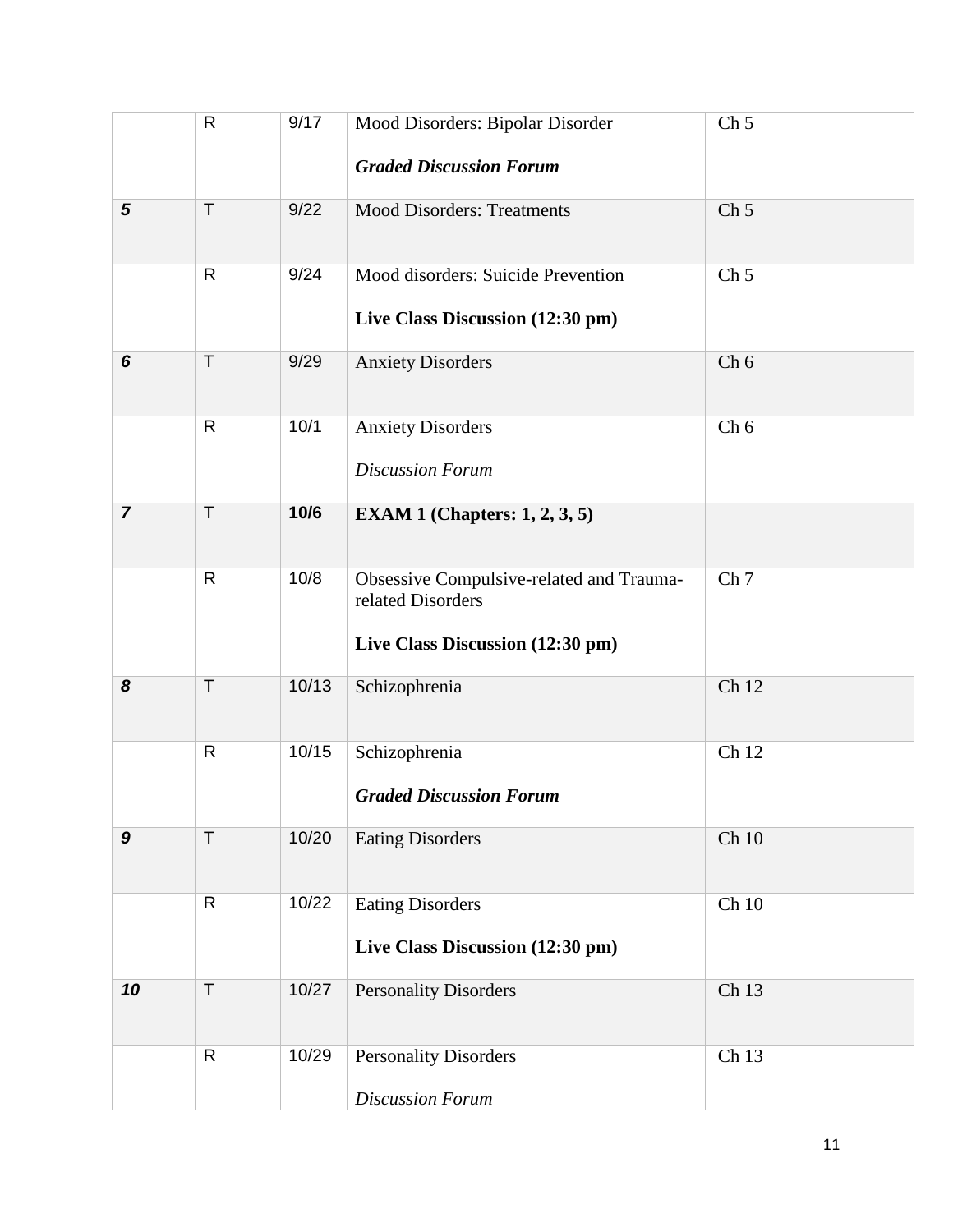| 11                           | T             | 11/3   | Holiday-Election Day (no class)                                                                          |                                                      |
|------------------------------|---------------|--------|----------------------------------------------------------------------------------------------------------|------------------------------------------------------|
|                              | $\mathsf{R}$  | $11/5$ | <b>EXAM 2 (Ch 6, 7, 10, 12)</b>                                                                          |                                                      |
| 12                           | $\mathsf{T}$  | 11/10  | <b>Substance Abuse</b>                                                                                   | Ch <sub>9</sub>                                      |
|                              | $\mathsf{R}$  | 11/12  | <b>Substance Abuse</b><br>NOVA Documentary on the Opioid<br>Epidemic<br>Live Class Discussion (12:30 pm) | Ch <sub>9</sub>                                      |
| 13                           | $\mathsf{T}$  | 11/17  | <b>Dissociative Disorders</b><br><b>FINAL PAPER DUE</b>                                                  | Ch 8<br><b>FINAL PAPER DUE</b><br><b>BY MIDNIGHT</b> |
|                              | $\mathsf{R}$  | 11/19  | <b>Dissociative Disorders</b><br><b>Graded Discussion Forum</b>                                          | Ch 8                                                 |
| 14                           | $\mathsf{T}$  | 11/24  | Gender and Sexual Disorders                                                                              | Ch 11                                                |
|                              | $\mathsf{R}$  | 11/26  | Thanksgiving (no class)                                                                                  |                                                      |
| 15                           | T             | 12/1   | Neurodevelopmental Disorders<br>Extra-credit Paper due on 12/1 Midnight<br>(optional).                   | Ch 14                                                |
|                              | $\mathsf{R}$  | 12/3   | Neurodevelopmental Disorders<br>Live Class Discussion (12:30 pm)                                         | Ch 14                                                |
| <b>Finals</b><br><b>Week</b> | Final<br>Exam | 12/11  | <b>EXAM3</b><br>8 am to 10 am<br>(Chapters: 13, 8, 9, 11, 14)                                            |                                                      |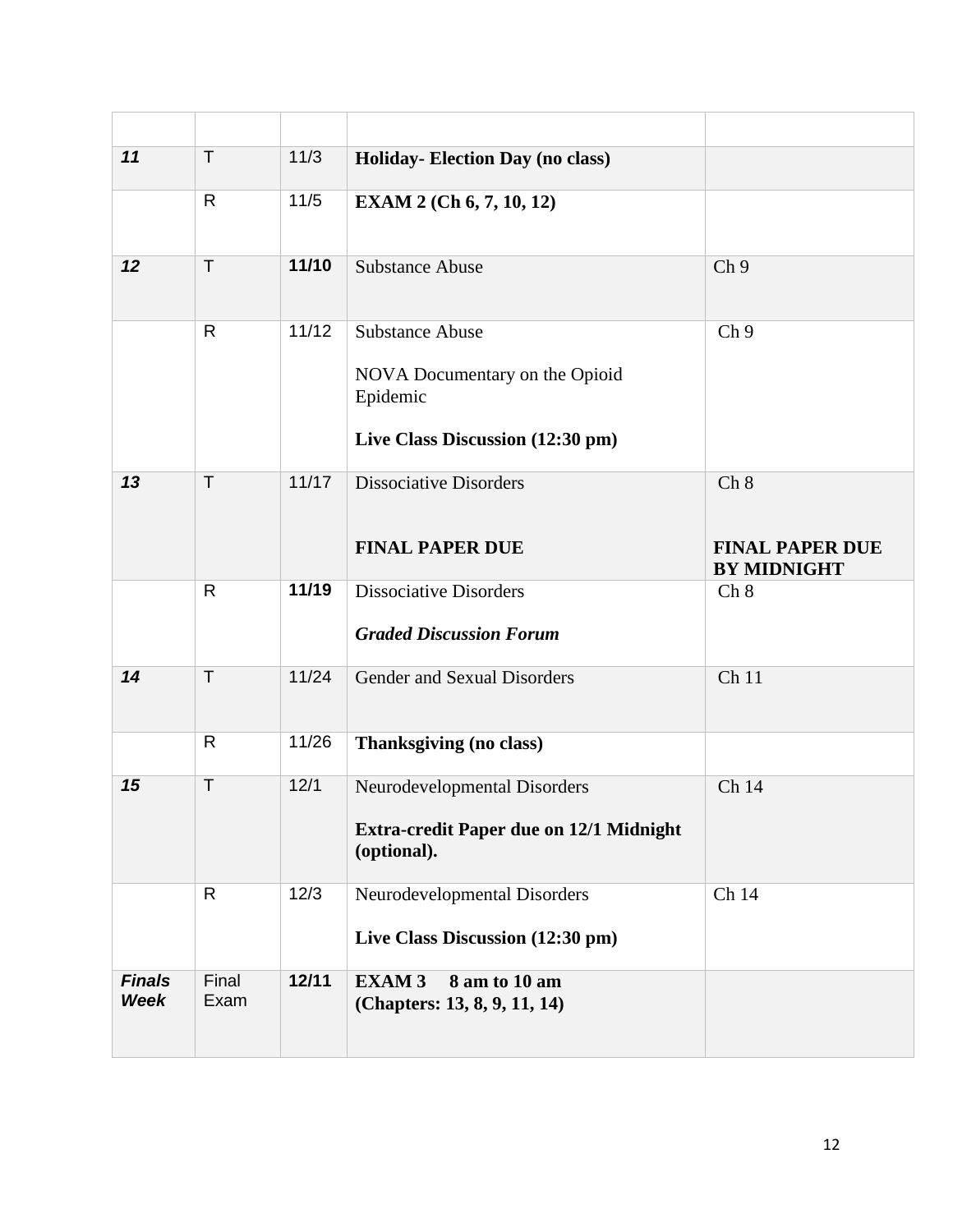## **RESOURCES FOR STUDENTS**

The **UIC Library** is located both on east and west campus, provides access to resources, study rooms, and research support both online via chat and in person. At Daley Library on the east side of campus, stop by the reference desk in the IDEA Commons, or make an appointment for research help on either side of campus. Learn more about library policies at [http://library.uic.edu/.](http://library.uic.edu/) To find research materials in specific subject areas view the Research Guides at<http://researchguides.uic.edu/>

The **UIC Writing Center.** The UIC Writing Center provides excellent online resources to help students with paper writing in general. In addition to working with us on specific written assignments, we strongly recommend that you take advantage of the UIC Writing Center resources, especially if writing has been a challenge for you in the past, or if you do not have a lot of experience with writing scientific papers. To learn more or set up an appointment: **[https://writingcenter.uic.edu/.](https://writingcenter.uic.edu/)**

The **Academic Center for Excellence (ACE)** can help if you feel you need more individualized instruction in reading and/or writing, study skills, time management, etc. Please call (312) 413- 0031 or visit<https://ace.uic.edu/> for more information.

The **Math and Science Learning Center**, located in the Science and Engineering South Building (SES) at 845 W. Taylor St. 3rd Floor, Room 247, is a meeting place for students in Math, Biological Sciences, Chemistry, Earth and Environmental Sciences, and Physics. At the MSLC, students can meet with graduate teaching assistants for tutoring in 100-level courses, arrange informal group study sessions with other students, or meet up with friends to attend one of the workshops, seminars, or other activities sponsored by the SLC during the semester. Visit the website at [https://mslc.uic.edu/,](https://mslc.uic.edu/) call 312-355-4900, or email at [mslc@uic.edu.](mailto:mslc@uic.edu)

The **UIC Wellness Center.** The UIC Wellness Center [\(https://wellnesscenter.uic.edu/resources](https://wellnesscenter.uic.edu/resources-and-services/)[and-services/\)](https://wellnesscenter.uic.edu/resources-and-services/) provides many useful resources on Wellness, and useful guidelines on how to manage and navigate your online classes: [https://wellnesscenter.uic.edu/news-stories/how-to](https://wellnesscenter.uic.edu/news-stories/how-to-navigate-online-classes/)[navigate-online-classes/.](https://wellnesscenter.uic.edu/news-stories/how-to-navigate-online-classes/)

**Counseling Resources for Students**. Counseling Services are available for all UIC students. You may seek free and confidential services from the Counseling Center at [www.counseling.uic.edu.](http://www.counseling.uic.edu/)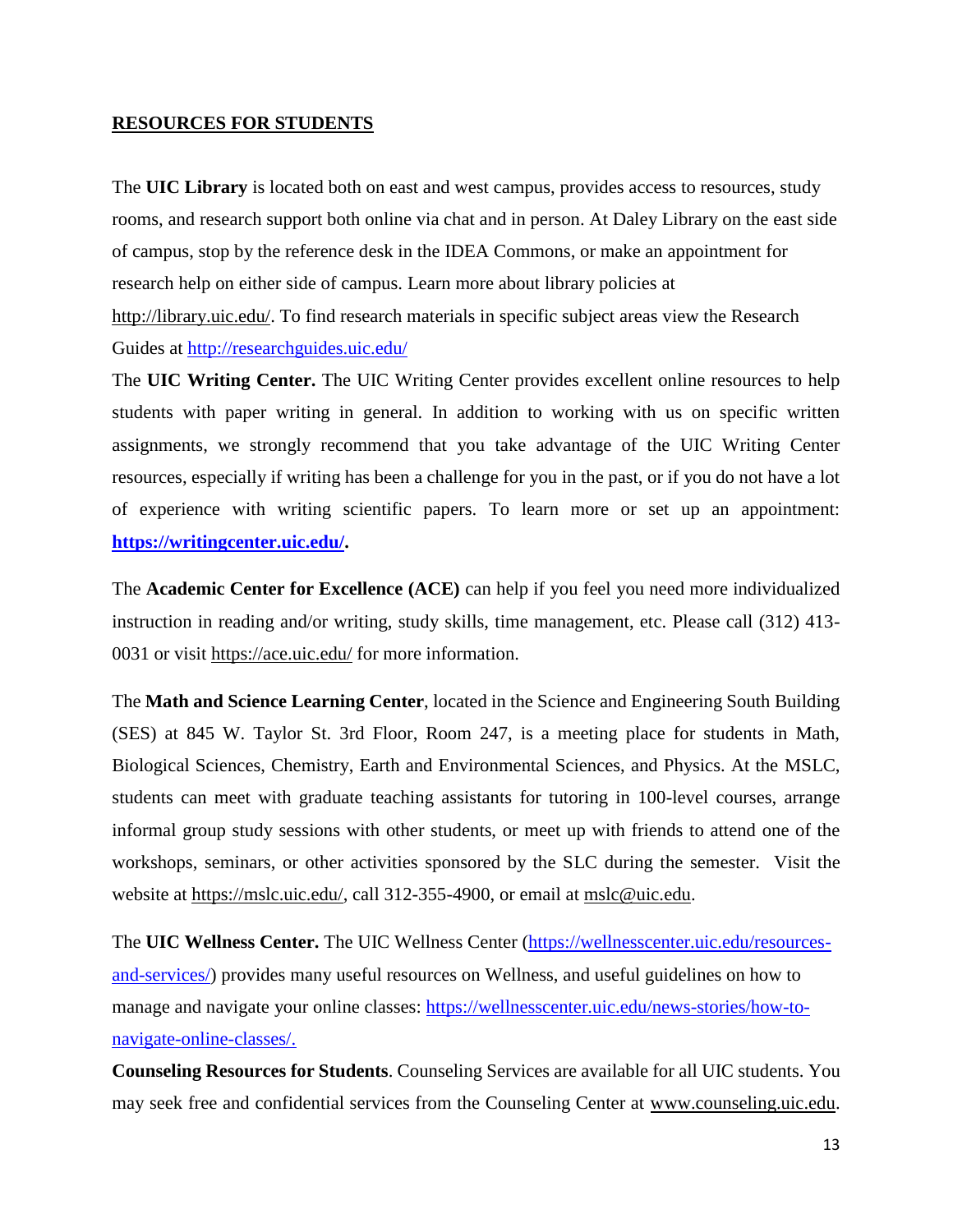The Counseling Center is located in the Student Services Building; you may contact them at (312) 996-3490 during normal business hours (M-F, 9 am - 5 pm). If calling after hours, press 2 to be connected to a crisis counselor. In addition to offering counseling services, the Counseling Center also operates the InTouch Crisis Hotline from 6:00 p.m.-10:30 p.m. They offer support and referrals to callers, as well as telephone crisis interventions; please call (312) 996-5535. Furthermore, the **Office of Applied Psychological Services** (OAPS) at UIC offers mental health services based on a sliding scale, [https://psch.uic.edu/research-programs/clinical/office-of](https://psch.uic.edu/research-programs/clinical/office-of-applied-psychological-services/)[applied-psychological-services/](https://psch.uic.edu/research-programs/clinical/office-of-applied-psychological-services/) .

The **Campus Advocacy Network** provides information and offers resources to all UIC students, faculty, and staff. Under the Title IX law you have the right to an education that is free from any form of gender-based violence and discrimination. Crimes of sexual assault, domestic violence, sexual harassment, and stalking are against the law and can be prevented. For more information or for confidential victim-services and advocacy, contact UIC's Campus Advocacy Network at 312- 413-1025 or visit [http://can.uic.edu/.](http://can.uic.edu/) To make a report to UIC's Title IX office, email [TitleIX@uic.edu](mailto:TitleIX@uic.edu) or call (312) 996-5657.

**Campus Security.** As a UIC student, you've chosen to live in one of the nation's largest cities. But, as at any university, crime is a reality. At UIC, we are strongly committed to our public safety programs, and we encourage students to be proactive in learning what programs and services are available in case of an emergency. You are DISCOURAGED from staying in university buildings alone, including lab rooms, after hours and are ENCOURAGED to use the POLICE/STUDENT patrol escort if you are uncomfortable traveling anywhere on campus. You may request an escort to accompany you to your campus destination on foot by calling (312)996- 2830, and between 11:00 pm and 7:00 am you can dial the Red Car service (312)996-6800 if you are alone and need to leave the building. Through Red Car, the university has established a safe evening transportation service for university employees, students, visitors, and other authorized individuals. The car travels between university facilities within the following general boundaries: Clinton Street on the east; Western Avenue on the west; Jackson Boulevard on the north; and, 16th on the south. This service is available only to individuals possessing a valid UIC i-card. The i-card is required to ensure the safety of the driver and other passengers. Navigate to [Life at UIC](http://www.uic.edu/uic/studentlife/campus/safety.shtml) for more information. Also, you can download the UIC SAFE app, a free personal security tool